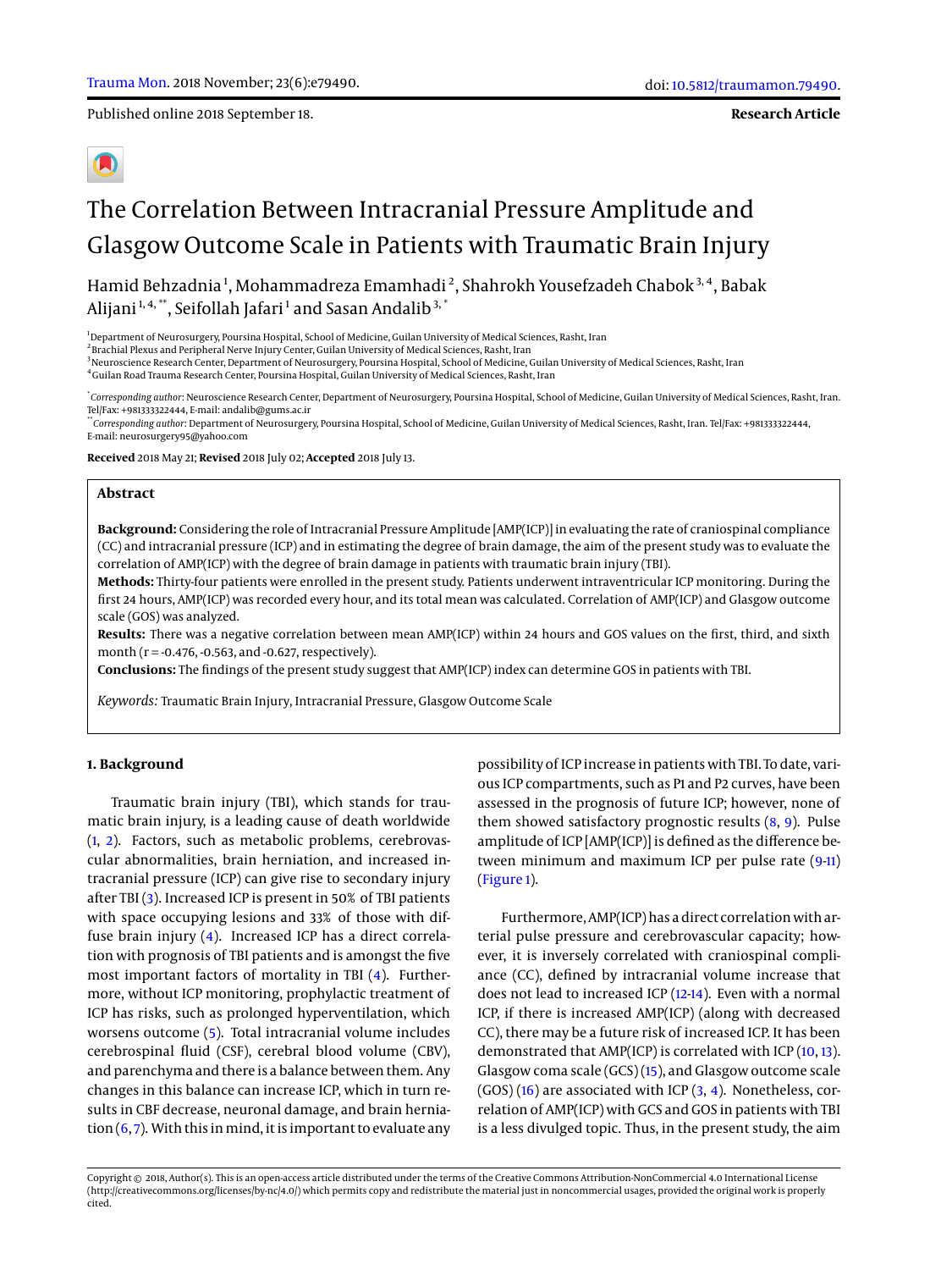<span id="page-1-0"></span>

Figure 1. Intracranial pressure waveform reflecting three peaks; P1 (correlated with the arterial pulse); P2 (related to the cerebral compliance); P3 (correlated to aortic valve closure)

was to test the hypothesis of correlation of AMP(ICP) with GOS in these patients.

# **2. Methods**

# *2.1. Study Design*

The present diagnostic study was approved by the Ethics Committee of Guilan University of Medical Sciences (ethics' code: ir.gums.rec.1395.233).

# *2.2. Study Population*

In Poursina Hospital, School of Medicine, Guilan University of Medical Sciences, Guilan, Iran, TBI patients with GCS < 8 are routinely monitored for ICP. The inclusion criteria were being a TBI patient monitored for ICP and referring to Poursina Hospital from 2015 to 2017. The exclusion criteria were dilated or non-reactive pupils, spinal cord injury, space occupying lesions, cardiac arrest, and unstable vital signs.

# *2.3. Intervention*

Under general anesthesia, a ventricular catheter (medtronic external drainage) was placed in the lateral ventricle guided with a Ghajar tripod [\(17\)](#page-4-7). The catheter with a three-way stopcock was connected to a bag collecting CSF drainage to reduce ICP. The catheter was also connected to a pressure monitoring device to show ICP, non-continuously.

### *2.4. Data Gathering*

In the present study, ICP value of below 12 was considered as favorable. The AMP(ICP) was recorded as the difference between minimum and maximum ICP per pulse

<span id="page-1-1"></span>

| Table 1. Summary of Information of the TBI Patients |           |                   |
|-----------------------------------------------------|-----------|-------------------|
| Variable                                            | $No.$ (%) | Mean $\pm$ SD     |
| Gender                                              |           |                   |
| Male                                                | 31(91.2)  |                   |
| Female                                              | 3(8.8)    |                   |
| Age, years                                          |           |                   |
| < 20                                                | 5(14.7)   | ÷,                |
| $21 - 30$                                           | 12(35.3)  |                   |
| $31 - 40$                                           | 7(20.6)   |                   |
| $41 - 50$                                           | 4(11.8)   |                   |
| > 50                                                | 6(17.6)   |                   |
| Trauma                                              |           |                   |
| Car accident                                        | 14(41.2)  |                   |
| Motorcycle accident                                 | 12(35.3)  |                   |
| Pedestrian                                          | 8(23.5)   |                   |
| Length of hospitalization in ICU (day)              |           | $11.14 \pm 5.58$  |
| Length of hospitalization (day)                     |           | $16.94 \pm 8.14$  |
| Length of ICP monitoring (hour)                     |           | $35.64 \pm 25.79$ |

rate. During the first 24 hours, AMP(ICP) was recorded every hour, and its total mean was calculated.

If the patient underwent craniotomy during this period, the AMP(ICP) mean before surgery would be calculated. Ultimately, mortality, morbidity, and GOS at discharge, was recorded and thereafter were reexamined at the first-, third-, and sixth-month follow-ups. The ICP monitoring, GCS, and GOS calculations were carried out by a senior neurosurgery resident.

# *2.5. Statistical Analysis:*

Spearman correlation coefficient was calculated using GOS and AMP(ICP) by the SPSS (version 19) software.

# **3. Results**

A total of 34 patients were enrolled in the study. Mean  $\pm$  SD of age of the patients was 34.97  $\pm$  14.13 years, ranging from 16 to 64 years. The ICU stay duration ranged from 3 to 30 days. Hospitalization duration ranged from 5 to 50 days. The mean  $\pm$  SD of duration of ICP monitoring was 35.64  $\pm$ 25.79 hours, ranging from 24 to 120 hours [\(Table 1\)](#page-1-1).

There was a significant difference between GCS values on admission and at discharge in patients with TBI ( $P =$ 0.0001). A significant difference was found between ICP values and GCS values after 24 hours in the patients (P = 0.0001). There was no significant difference between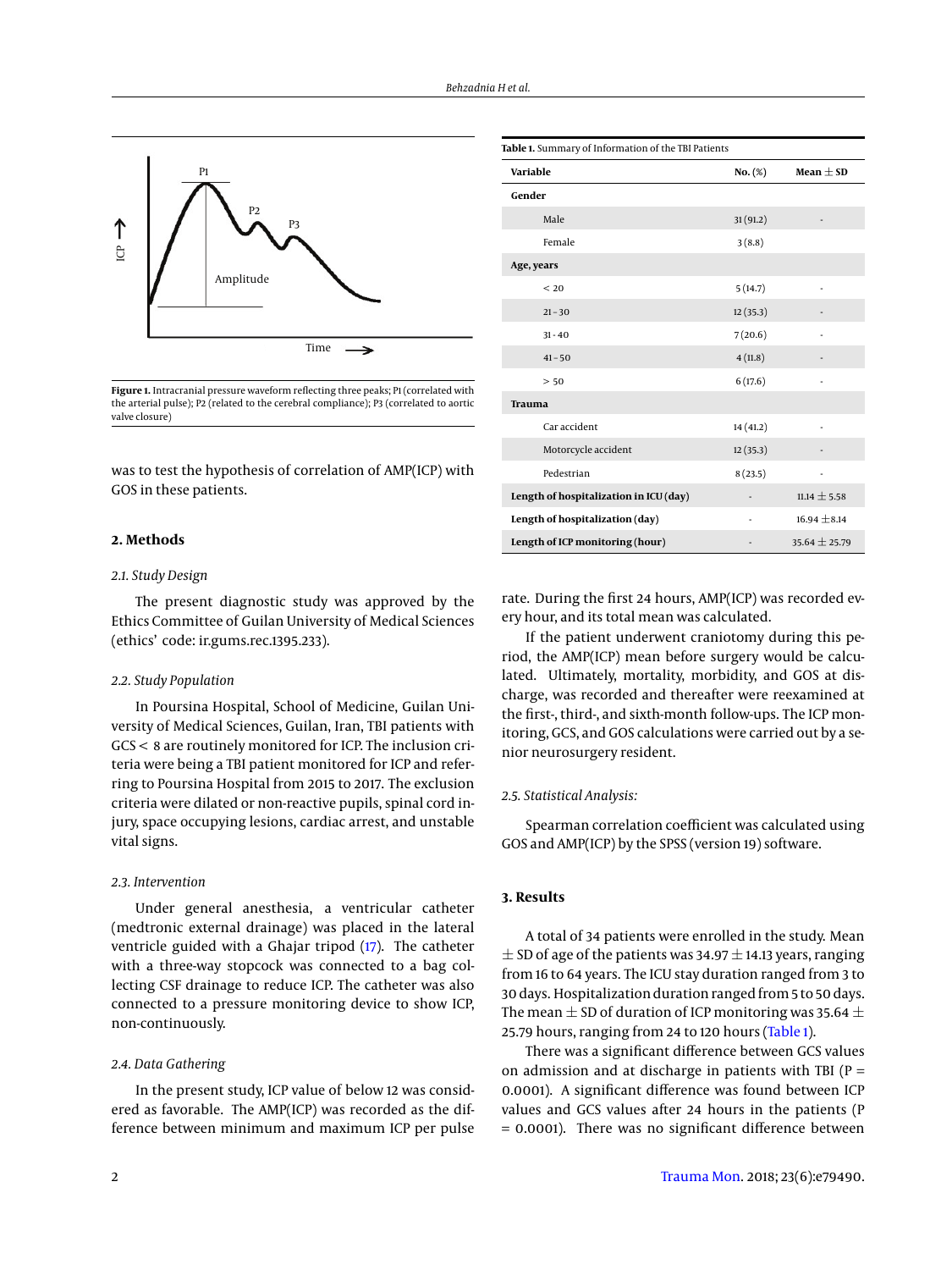<span id="page-2-0"></span>

**Figure 2.** Proportion of patients with favorable and unfavorable ICP after 24 hours

<span id="page-2-1"></span>



<span id="page-2-3"></span>

| Table 2. Correlation Between Mean ICP and Mean AMP(ICP) |             |  |
|---------------------------------------------------------|-------------|--|
| Variable                                                | AMP(ICP)    |  |
| ICP                                                     |             |  |
| Pearson correlation coefficient                         | $r = 0/465$ |  |
| P value                                                 | $P = 0/006$ |  |
| correlation                                             | Positive    |  |

<span id="page-2-2"></span>

**Figure 4.** Correlation between mean ICP and mean AMP(ICP)

<span id="page-2-4"></span>

**Figure 5.** Correlation between mean AMP(ICP) within 24 hours with GOS values on the first month

AMP(ICP) values and GCS values after 24 hours in the patients ( $P = 0.057$ ). [Figure 2](#page-2-0) shows the proportion of patients with favorable and unfavorable ICP after 24 hours.

Analysis of variance (ANOVA) test showed no significant difference in GOS values between the patients with favorable and unfavorable ICP ( $P = 0.154$ ) [\(Figure 3\)](#page-2-1).

There was a positive correlation between mean ICP and mean AMP(ICP) measured ( $r = 0.465$ ) within 24 hours [\(Fig](#page-2-2)[ure 4](#page-2-2) and [Table 2\)](#page-2-3).

A negative correlation was seen between mean AMP(ICP) within 24 hours with GOS values on the first, third, and sixth month ( $r = -0.476$ ,  $-0.563$ , and  $-0.627$ , respectively) [\(Figures 5](#page-2-4) - [7\)](#page-3-9).

# **4. Discussion**

In conclusion, TBI is a major health problem worldwide. The prognosis of patients with TBI is affected by several factors, amongst which increased ICP is one of the most important [\(18\)](#page-4-8). For this reason, ICP monitoring is currently a key element in evaluation of TBI patients, although there is no conclusive evidence of the usefulness of ICP monitoring in TBI and in the US, ICP monitoring is performed in only 58% of TBI patients with its indication [\(19\)](#page-4-9). Several studies have recommended it in TBI guidelines [\(3,](#page-3-2) [20,](#page-4-10) [21\)](#page-4-11). Amplitude (ICP) is a metric of ICP. Several studies have focused on ICP assessment in patients with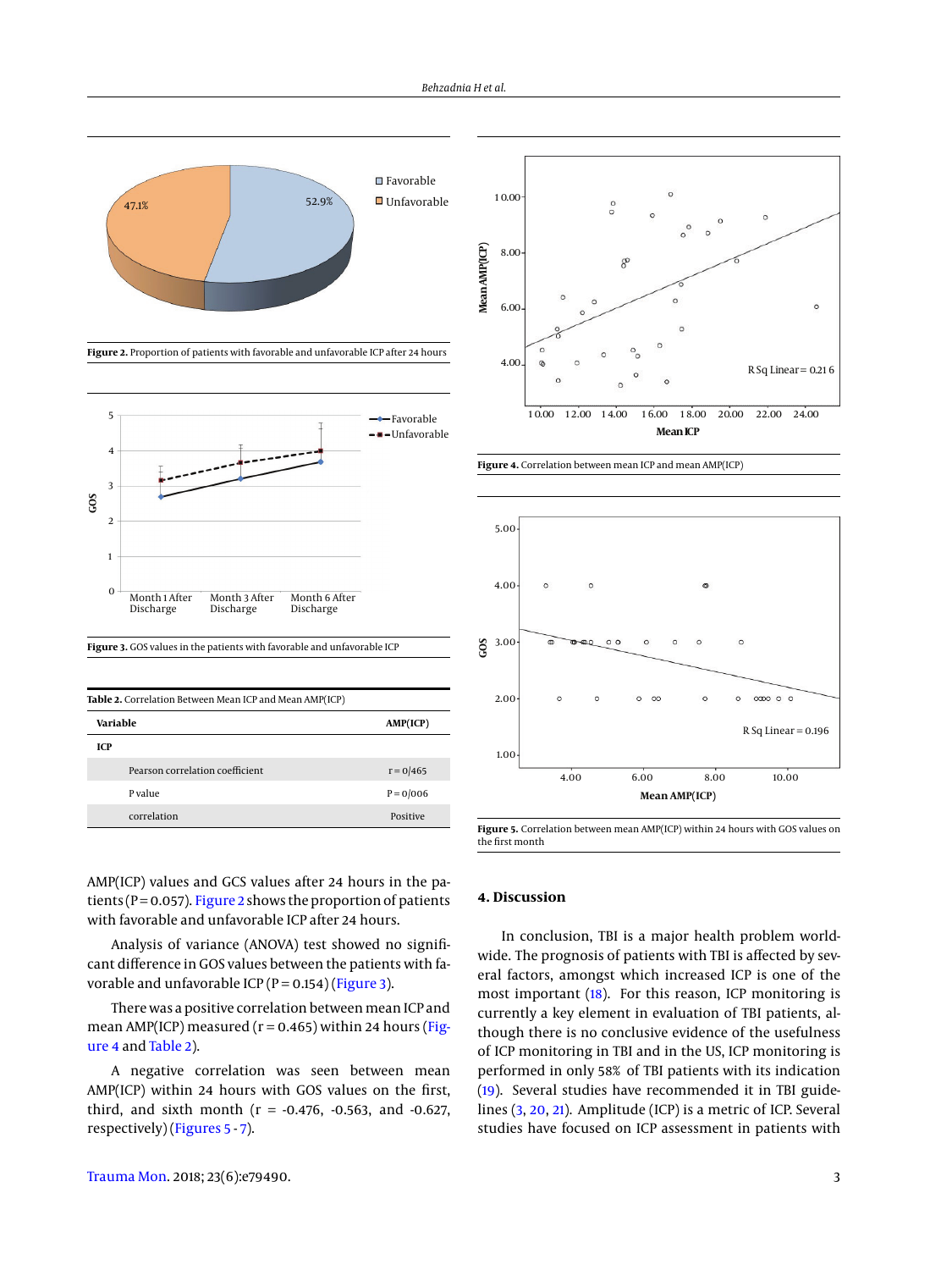

**Figure 6.** Correlation between mean AMP(ICP) within 24 hours with GOS values on the third month

<span id="page-3-9"></span>

**Figure 7.** Correlation between mean AMP(ICP) within 24 hours with GOS values on the sixth month

TBI. However, AMP(ICP) has not been sufficiently investigated. Thereby, the present research studied the correlation of AMP(ICP) and GOS in patients with TBI. In the current study, there was a significant decreasing trend in ICP during the 24 hours of monitoring. Similarly, Ebrahiminejad et al. found a significant difference in ICP values during a 24-hour monitoring period in TBI patients [\(22\)](#page-4-12). In the present study, there was no significant difference in the GOS values between the two groups (low  $ICP > 12$  and high ICP  $\leq$  12) in the follow-ups carried out after one, three, and six months, which is similar to Deepak Kumar Gupta et al. study, although they considered ICP of < 20

favorable [\(23\)](#page-4-13). Despite changes in ICP, there was a nonsignificant decrease in AMP(ICP) levels within 24 hours, which showed sustainability of AMP(ICP). There was a positive correlation between mean 24-hour ICP and mean 24 hour AMP(ICP) during monitoring. Therefore, AMP(ICP) changes can reflect that of ICP. Additionally, the mean 24 hour AMP(ICP) during monitoring was negatively correlated with GOS values in the follow-ups after one, three, and six months, which is similar to other studies [\(10,](#page-4-3) [13,](#page-4-4) [24,](#page-4-14) [25\)](#page-4-15) and indicates the usefulness of this indicator in predicting patients' outcome. There were limitations in this study. ICP comparisons were not performed continuously. Furthermore, extra-ventricular drainage was used for ICP monitoring and the results may not be useful for intraparenchymal ICP monitoring.

# *4.1. Conclusion*

ICP may not always be an acceptable indicator of evaluation of outcome in patients with TBI. The findings of the present study suggest that AMP(ICP) can determine GOS in patients with TBI. Further investigations with larger sample sizes would be helpful in this regard.

# **Footnote**

**Conflict of Interests:** The authors declare no conflict of interest with respect to the present study.

# **References**

- <span id="page-3-0"></span>1. Bruns J Jr, Hauser WA. The epidemiology of traumatic brain injury: A review. *Epilepsia*. 2003;**44**(s10):2–10. [PubMed: [14511388\]](http://www.ncbi.nlm.nih.gov/pubmed/14511388).
- <span id="page-3-1"></span>2. Cole TB. Global road safety crisis remedy sought: 1.2 million killed, 50 million injured annually. *JAMA*. 2004;**291**(21):2531–2. doi: [10.1001/jama.291.21.2531.](http://dx.doi.org/10.1001/jama.291.21.2531) [PubMed: [15173131\]](http://www.ncbi.nlm.nih.gov/pubmed/15173131).
- <span id="page-3-2"></span>3. Winn RH. *Youmans text book of neurosurgery*. Saunders; 2011. p. 3283–6.
- <span id="page-3-3"></span>4. Miller JD, Becker DP, Ward JD, Sullivan HG, Adams WE, Rosner MJ. Significance of intracranial hypertension in severe head injury. *J Neurosurg*. 1977;**47**(4):503–16. doi: [10.3171/jns.1977.47.4.0503.](http://dx.doi.org/10.3171/jns.1977.47.4.0503) [PubMed: [903804\]](http://www.ncbi.nlm.nih.gov/pubmed/903804).
- <span id="page-3-4"></span>5. Omar S. Akbik OS, Carlson AP, Howard Yonas H. The roles of ventricular and parenchymal intracranial pressure monitoring. *Curr Neurobio*. 2016;**7**(1):1–6.
- <span id="page-3-5"></span>6. Monro A. *Observations on the structure and functions of the nervous system*. 1783. Available from: <http://hdl.handle.net/10250/2433>.
- <span id="page-3-6"></span>7. Hickey JV, Olson DM, Turner DA. Intracranial pressure waveform analysis during rest and suctioning. *Biol Res Nurs*. 2009;**11**(2):174–86. doi: [10.1177/1099800409332902.](http://dx.doi.org/10.1177/1099800409332902) [PubMed: [19398416\]](http://www.ncbi.nlm.nih.gov/pubmed/19398416).
- <span id="page-3-7"></span>8. Avezaat CJ, van Eijndhoven JH. Clinical observations on the relationship between cerebrospinal fluid pulse pressure and intracranial pressure. *Acta Neurochir (Wien)*. 1986;**79**(1):13–29. [PubMed: [3953320\]](http://www.ncbi.nlm.nih.gov/pubmed/3953320).
- <span id="page-3-8"></span>9. Fan JY, Kirkness C, Vicini P, Burr R, Mitchell P. Intracranial pressure waveform morphology and intracranial adaptive capacity. *Am J Crit Care*. 2008;**17**(6):545–54. [PubMed: [18978239\]](http://www.ncbi.nlm.nih.gov/pubmed/18978239).